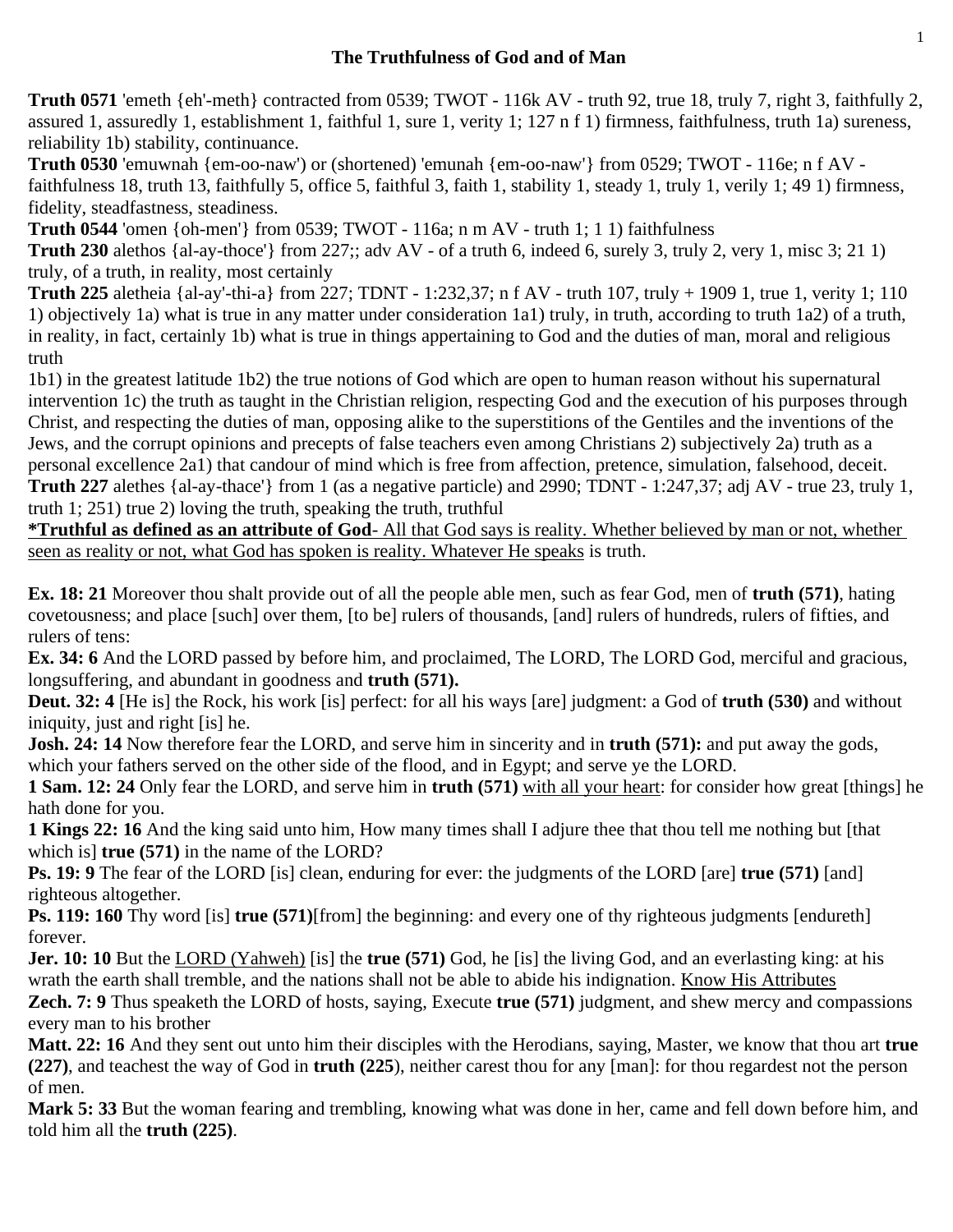**John 1: 14** And the Word was made flesh, and dwelt among us, (and we beheld his glory, the glory as of the only begotten of the Father,) full of grace and **truth (225).**

**John 1: 17** For the law was given by Moses, [but] grace and **truth (225)** came by Jesus Christ. **John 3:20, 21** 20 For every one that doeth evil hateth the light, neither cometh to the light, lest his deeds should be reproved. {reproved: or, discovered} 21 But he that doeth **truth(225)** cometh to the light, that his deeds may be made manifest, that they are wrought in God.

**John 4: 23 ,24** 23 But the hour cometh, and now is, when the **true (228)** worshippers shall worship the Father in spirit and in **truth (225)**: for the Father seeketh such to worship him. 24 God [is] a Spirit: and they that worship him must worship [him] in spirit and in **truth (225).** The worship of God must be done in truth. That means truth of the entire concept of God. Since we are to worship God in Spirit and truth man must understand what truth is. This allows for the working faith spoken about in James that verifies true belief and true salvation by putting the word of God into action and therefore the believer is commanded to do something with their salvation now that they are saved. While works do not save, if one has no work James says in; **James 2: 19** Thou believest that there is one God; thou doest well: the devils also believe, and tremble. 20 But wilt thou know, O vain man, that **faith** without **works** is dead? 21 Was not Abraham our father justified (to show, exhibit, evince, one to be righteous, such as he is and wishes himself to be considered) by works, when he had offered Isaac his son upon the altar? 22 Seest thou how faith wrought with his **works**, and by **works** was faith made perfect (complete, to carry through completely, to accomplish, finish, bring to an end)? 23 And the scripture was fulfilled which saith, Abraham believed God, and it was imputed unto him for righteousness: and he was called the Friend of God. 24 Ye see then how that by **works** a man is justified, and not by faith only. 25 Likewise also was not Rahab the harlot justified by **works**, when she had received the messengers, and had sent [them] out another way? 26 For as the body without the spirit is dead, so faith without **works** is dead also. **\*John 8: 31,32** 31 Then said Jesus to those Jews which believed on him, If ye continue in my word, [then] are ye my disciples indeed; 32 And ye shall know the **truth (225)**, and the **truth (225)** shall make you free. Here we see again how the believe is obligated to prove his salvation by working faith put into action.

**\*John 8: 44-47** 44 Ye are of [your] father the devil, and the lusts of your father ye will do. He was a murderer from the beginning, and abode not in the **truth (225)**, because there is no **truth (225)** in him. When he speaketh a lie, he speaketh of his own: for he is a liar, and the father of it. {of his own: or, from his own will or disposition} 45 And because I tell [you] the truth , ye believe me not. 46 Which of you convinceth me of sin? And if I say the **truth (225)**, why do ye not believe me? 47 He that is of God heareth God's words: ye therefore hear [them] not, because ye are not of God.

One who says he or she is saved must have evidence of true salvation; it is automatic. For those who say God does it all for us or He has already done it all; if and when it is done in a believer there will be evidence. If there is no evidence of salvation in someone when God is completing the work he has already started it is because the work has not been started. There is no salvation without evidence of the inner working of the Holy Spirit.

**John 14: 5-7** 5 Thomas saith unto him, Lord, we know not whither thou goest; and how can we know the way? 6 Jesus saith unto him, I am the way, the **truth (225)**, and the life: no man cometh unto the Father, but by me. 7 If ye had known me, ye should have known my Father also: and from henceforth ye know him, and have seen him. **John 14: 12-18** 12 Verily, verily, I say unto you, He that believeth on me, the works that I do shall he do also; and greater [works] than these shall he do; because I go unto my Father. 13 And whatsoever ye shall ask in my name, that will I do, that the Father may be glorified in the Son. 14 If ye shall ask any thing in my name, I will do [it]. 15 If ye love me, keep my commandments. 16 And I will pray the Father, and he shall give you another Comforter, that he may abide with you forever; 17 [Even] the Spirit of **truth (225);** whom the world cannot receive, because it seeth him not, neither knoweth him: but ye know him; for he dwelleth with you, and shall be in you. 18 I will not leave you comfortless: I will come to you.

**John 15: 26,27** 26 But when the Comforter is come, whom I will send unto you from the Father, [even] the Spirit of **truth (225)**, which proceedeth from the Father, he shall testify of me: 27 And ye also shall bear witness, because ye have been with me from the beginning. How does a true believer bear witness of Christ, through what they say, by saying I am saved, or by evidence in the changes in their lives? Truly testifying cannot be done with words only, there has to be working in the life of the one testifying.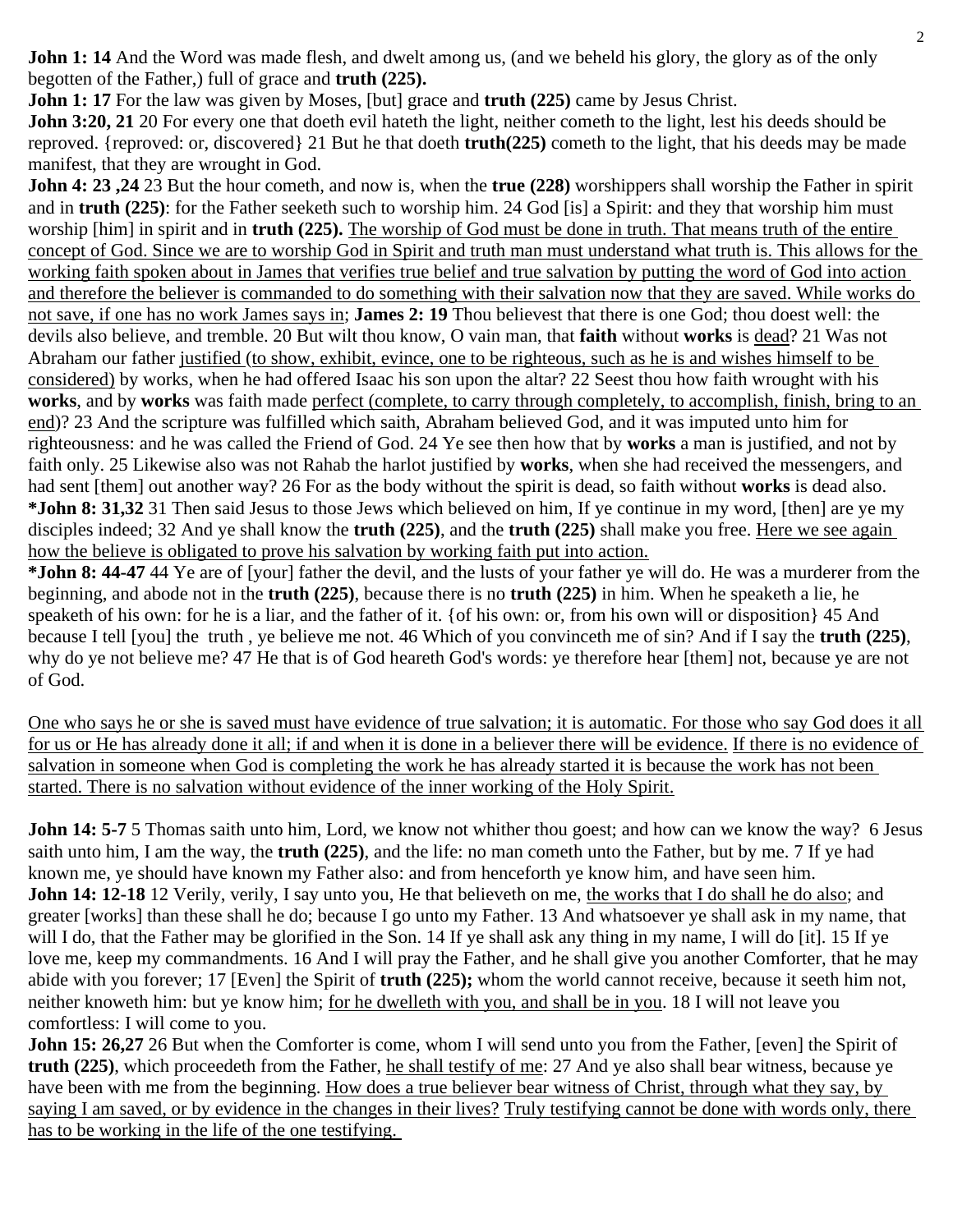**John 16: 7-13** 7 Nevertheless I tell you the **truth (225)**; It is expedient for you that I go away: for if I go not away, the Comforter will not come unto you; but if I depart, I will send him unto you. 8 And when he is come, he will reprove the world of sin, and of righteousness, and of judgment: {reprove: or, convince} 9 Of sin, because they believe not on me; 10 Of righteousness, because I go to my Father, and ye see me no more; 11Of judgment, because the prince of this world is judged. 12 I have yet many things to say unto you, but ye cannot bear them now. 13 Howbeit when he, the Spirit of **truth (225)**, is come, he will guide you into all **truth (225):** for he shall not speak of himself; but whatsoever he shall hear, [that] shall he speak: and he will shew you things to come.

**John 17: 17-19** 17 Sanctify (to separate from profane things and dedicate to God) them through thy **truth (2250)**: thy word is **truth (225)**. 18 As thou hast sent me into the world, even so have I also sent them into the world. 19 And for their sakes I sanctify myself, that they also might be sanctified through the **truth (225).** {sanctified...: or, truly sanctified}

**John 18: 37** Pilate therefore said unto him, Art thou a king then? Jesus answered; Thou sayest that I am a king. To this end was I born, and for this cause came I into the world, that I should bear witness unto the **truth (225)**. Every one that is of the **truth (225)** heareth my voice. Anyone who is not of the **truth** is not of God they are of the father of the lie. So as God bears witness of the **truth** to his believers there must be evidence of the **truth** in the lives of **TRUE** believers. This means the entire word of God not just what ever scripture pleases us.

**\*Rom. 1: 16-18** 16 For I am not ashamed of the gospel of Christ: for it is the power of God unto salvation to every one that believeth; to the Jew first, and also to the Greek. 17 For therein is the righteousness of God revealed from faith to faith: as it is written, The just shall live by faith. 18 For the wrath of God is revealed from heaven against all ungodliness and unrighteousness of men, who hold the **truth (225)** in unrighteousness;

\*The gospel. \* God's plan of salvation in Christ. Its three great facts are the death, burial, and the resurrection of Christ. The gospel does not save unconditionally. Belief is a condition. Peoples Cmty. \*Hold the truth in unrighteousness. \* There is a measure of truth revealed to every man. See next verse. Many refuse to profit by the light they have, and love the darkness rather than the light. All who do not live up to the knowledge they possess, who do worse than they know, hold the truth in unrighteousness. They obstruct the truth, rather than let it have free scope.

**Eph. 5: 7-11** 7 Be not ye therefore partakers with them. 8 For ye were sometimes darkness, but now [are ye] light in the Lord: walk as children of light: 9 (For the fruit of the Spirit [is] in all goodness and righteousness and **truth (225)**;) 10 Proving what is acceptable unto the Lord. 11 And have no fellowship with the unfruitful works of darkness, but rather reprove (to find fault with, correct) [them].

**\*Heb. 10: 24-26** 24 And let us consider one another to provoke (to stimulate, spur on, urge) unto love and to good works: 25 Not forsaking the assembling of ourselves together, as the manner of some [is]; but exhorting (exhorting and comforting and encouraging to instruct, teach) [one another]: and so much the more, as ye see the day approaching. 26 For if we sin wilfully after that we have received the knowledge of the **truth (225),** there remaineth no more sacrifice for sins, \*Remaineth no more sacrifice.\* We have, in that case, rejected Christ, the only sacrifice for sin. Peoples Cmty. **James 3: 13-18** 13 Who [is] a wise man and endued with knowledge among you? let him shew out of a good conversation his works with meekness of wisdom. 14 But if ye have bitter envying and strife in your hearts, glory not, and lie not against the **truth. (225)** 15 This wisdom descendeth not from above, but [is] earthly, sensual, devilish. 16 For where envying and strife [is], there [is] confusion and every evil work. 17 But the wisdom that is from above is first pure, then peaceable, gentle, [and] easy to be intreated, full of mercy and good fruits, without partiality, and without hypocrisy.18 And the fruit of righteousness is sown in peace of them that make peace. If the truth of God's saving grace dwells in someone it cannot help but be shown in that persons life.

**\*1 John 5: 5-8** 5 This then is the message which we have heard of him, and declare unto you, that God is light, and in him is no darkness at all. 6 If we say that we have fellowship with him, and walk in darkness (of ignorance respecting divine things and human duties, and the accompanying ungodliness and immorality, together with their consequent misery in hell), we lie, and do not the **truth (225):** 7 But if we walk in the light, as he is in the light, we have fellowship one with another, and the blood of Jesus Christ his Son cleanseth us from all sin. 8 If we say that we have no sin, we deceive ourselves, and the **truth (225)** is not in us.

**1 John 2: 3-6** 3 And hereby we do know that we know him, if we keep his commandments. 4 He that saith, I know him, and keepeth not his commandments, is a liar, and the **truth (225)** is not in him. 5 But whoso keepeth his word, in